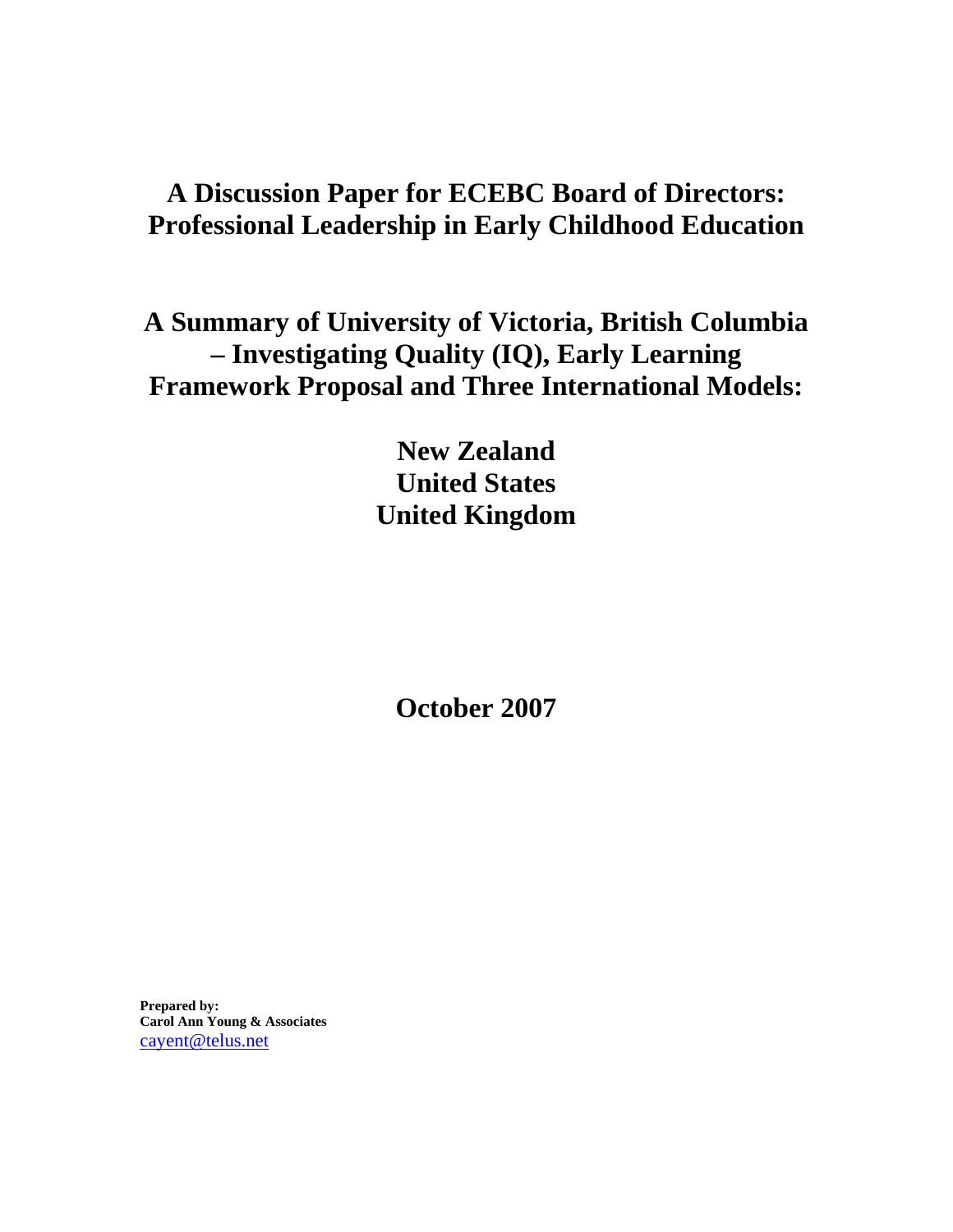#### **Introduction**

The Association of Early Childhood Educators of British Columbia (ECEBC) has received funding from Van City to develop and implement a professional leadership strategy for Early Childhood Educators (ECE) in BC. To assist in the development of the strategy, ECEBC has initiated a limited review of:

- 1. The Provincial Implementation of the Early Learning Framework Proposal submitted by University of Victoria, Selkirk College and Northern Light College,
- 2. Investigating Quality (IQ) project The University of Victoria, and
- 3. Three international leadership models,
	- a. Early Childhood Leadership Institute United States,
	- b. Centres of Innovation New Zealand, and
	- c. The National College of School Leadership United Kingdom and.

As part of the review the consultant identified a number of other initiatives that could provide insight and guidance to the ECEBC board of directors in their planning. Projects such as the Transatlantic Consortium in Early Childhood Intervention, Dare to Learn – Australia, the International Leadership Project – Finland, London Metropolitan University and the University of Winnipeg Advance Diploma in Leadership. Information and ideas from these additional projects has been incorporated into the summary, below. The next section includes a summary analysis of the models' purpose, goals/objectives and activities with the intent of assisting ECEBC in gaining ideas, strategies and resources for developing a "made in BC leadership strategy".

The findings of this exercise will also advise a framework for selecting potential sites to develop, implement and evaluate leadership strategies in a select number of communities and identify ideas for a leadership institute.

#### **Summary**

A brief summary of some of the key findings on leadership and potential strategies are summarized below.

#### Leadership

All of the materials and models reviewed emphasis the key links between leadership and quality early childhood programs. From a leadership perspective two views dominate, the first, which places emphasis on a hierarchical approach with a focus on administration and management. The second approach is a broader and more holistic approach based on collaboration, networking and mutual sharing of ideas to "deepen" the knowledge of the early childhood field. Such an approach is illustrated in the following research experts.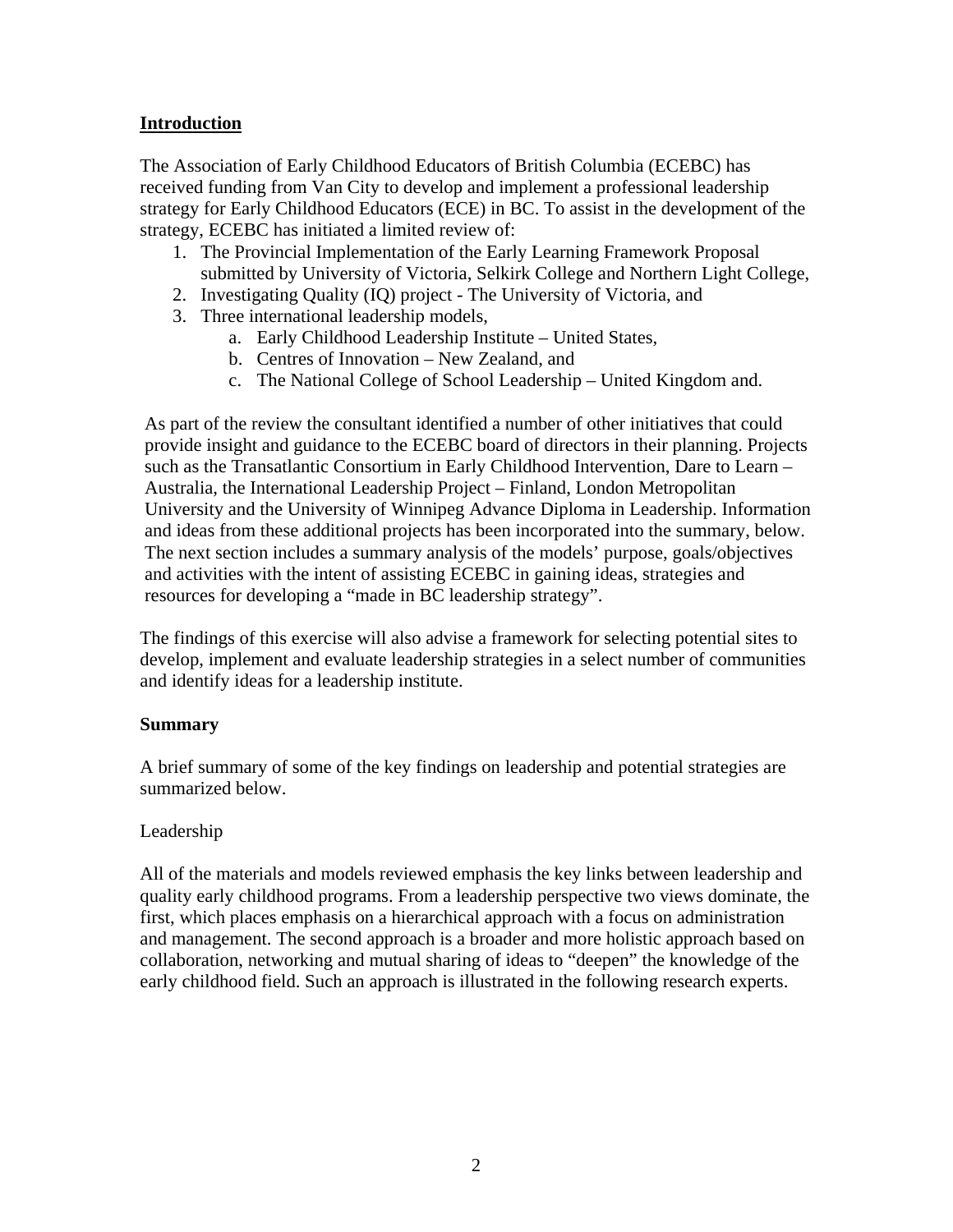- Effective leadership characteristics often identified by educators in the field of early childhood included; "power for rather than power over (Valerie Hall, 1996), a culture of trust, openness, involvement, commitment to children, goal oriented, assertive, proactive, visionary, influential, good communication, good working relationships, acknowledging staff strengths and provide constructive feedback, assist less qualified staff, multifaceted and flexible (Carol Aubry, 2006).
- "There is a need to develop effective early childhood reflective and strategic skills to increase self understanding, thinking about complex problems and look at alternative routs to problem solving." (Carol Aubry, 2006)
- "Leaders are seen as people who encourage empowerment, who understand the professional field and who are committed to a better deal for women and children" (Cushla Scrivens, 1999).

#### **Quality**

 Quality has historically been defined and measured by standards and what has become commonly known as "best practice". This view tends to embrace regulatory standards, accreditation models, standardized assessments such are Early Childhood Environmental Rating Scales and places emphasis on "fixing" problems. There is an underlying assumption in this approach that a "one size fits all". The alternative view, which appears to be more embedded in an ecological model, views the child in the context of family and community. The focus is on a "deeper" understanding of the child and childhood. Focus is placed on understanding quality in relation to the child's experiences as a child and gives consideration to cultural reflection, knowledge sharing, engagement, action research, and pedagogical learning approaches.

#### Tools to Develop Leadership

Numerous tools and strategies were identified in the various leadership initiatives reviewed and included; case studies, workshops, seminars and conferences; retreats and residential institutes, videos, role playing research associates, mentorship and mentor meetings; forums and summits, networking, web site development, on-line interaction; site observation, program tours and international exchanges; centres of innovation, and engagement of parents, professionals and children. Where post diploma/degree programs existed, course content varied, however most programs placed emphasis on management skills development in the areas of communication, problem solving or conflict resolution, organizational behaviour, human resource and financial management.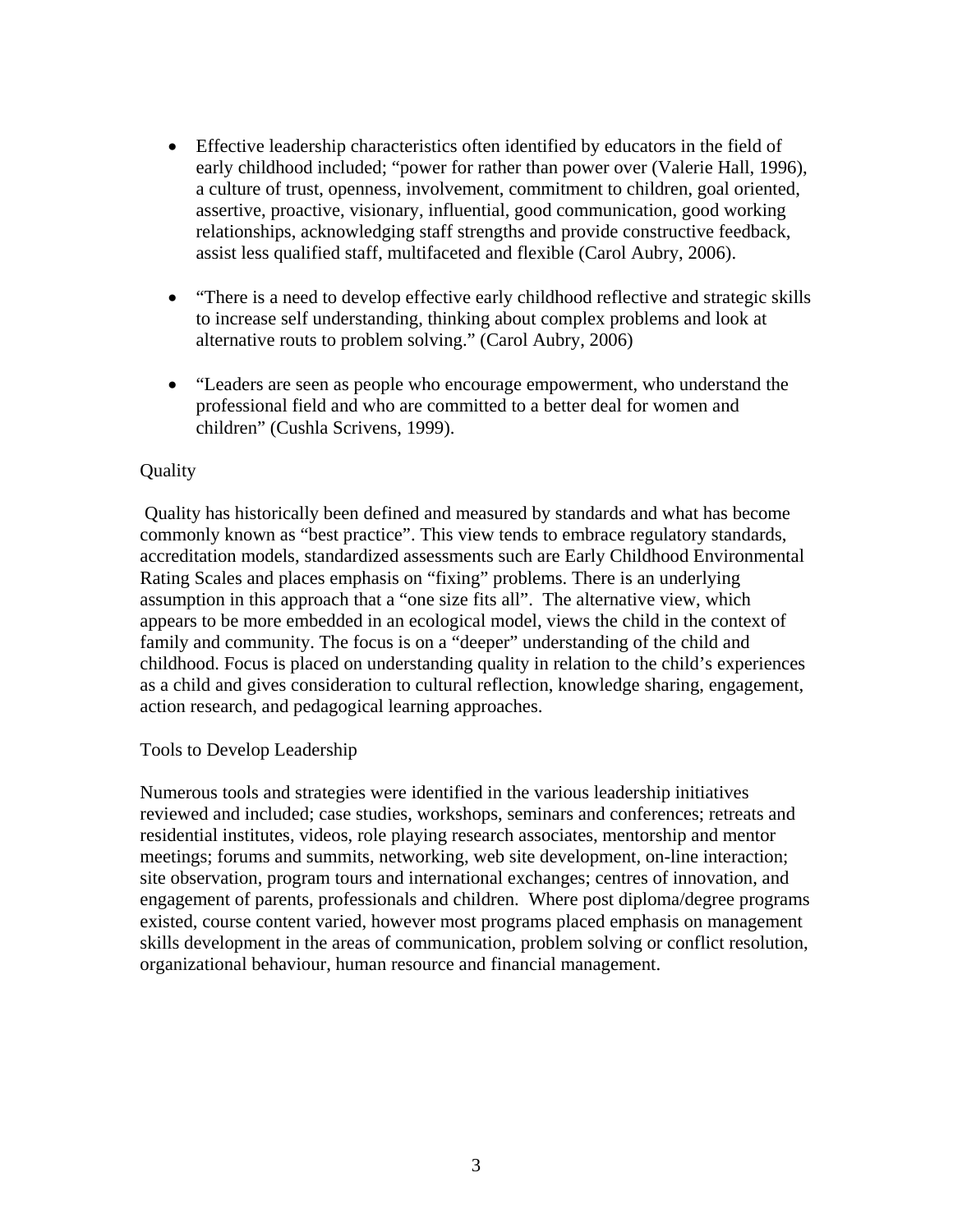It is significant to note that all of the models reviewed were either administered through a post secondary institution or had a strong partnership with such an institution. Those models most developed, such as New Zealand (Pathway to the Future:Nga Huarahi Arataki) and the UK (Every Child Matters) also had a strong national policy framework, which fostered leadership development and provided significant public funding. Other funding sources included foundations, philanthropic ventures and corporate contribution.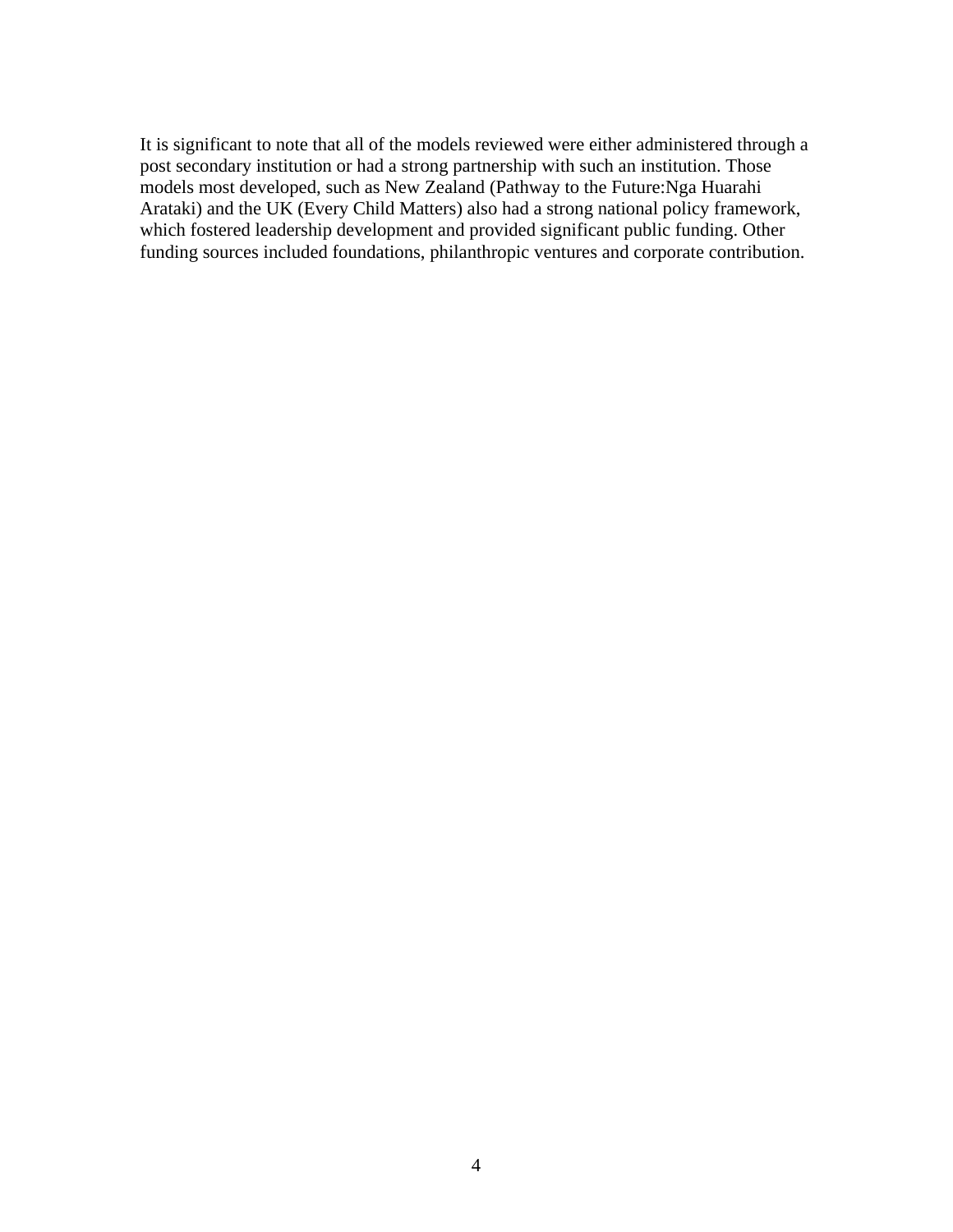## **Response to the Request for Grant Proposal BC Ministry of Education: Early Learning Framework (BCELF)**

#### **Purpose:**

Assist the Ministry of Education in introducing and supporting the implementation of the Early Learning Framework (ELF) for those who work with children aged three to four and to the post secondary instructors who deliver pre-service training and education.

## **Goal:**

- To work collaboratively and in consultation with, the Ministry of Education to develop, deliver, evaluate, and revise curricula for the ECE sector and other stakeholders to support the implementation of the BCELF.
- To make available to stakeholders, training products resulting from this initiative.

## **Objectives:**

- To build links and develop mutual understanding among the various occupational groups and organizations within the early learning sector, including but not limited to early childhood educators, primary teachers, school districts, Strong Start facilitators, and family child care providers.
- To contribute to the creation of complimentary, seamless opportunities for early learning.
- To establish productive working relationships among the ECE training institutions, the early learning sector, and other groups whose work with young children will be informed by the BCELF
- To develop and deliver post diploma professional development to ECE Field Leaders in order to support the implementation of the BCELF within the ECE community and the college system and to prepare the Field Leaders to deliver inservice training to the early learning field and other interested stakeholders.
- To develop and deliver professional development to ECE College Instructors. The professional development will support the implementation of the BCELF within existing college curricula and utilize the knowledge and expertise of College Instructors to deliver (as co-instructors, along with Field Leaders) in-service training to the early learning field and other interested stakeholders.
- To develop and deliver in-service training on the BCELF to practitioners in the early learning sector and other stakeholders who work with young children.
- To collect feedback on the existing BCELF to help inform future drafts.
- To collect feedback on the training materials to inform future deliveries and initiatives for implementing the BCELF.
- To document and evaluate the effectiveness of this process as a means of implementing BCELF.
- To recommend strategies for implementing the BCELF beyond the completion of the project.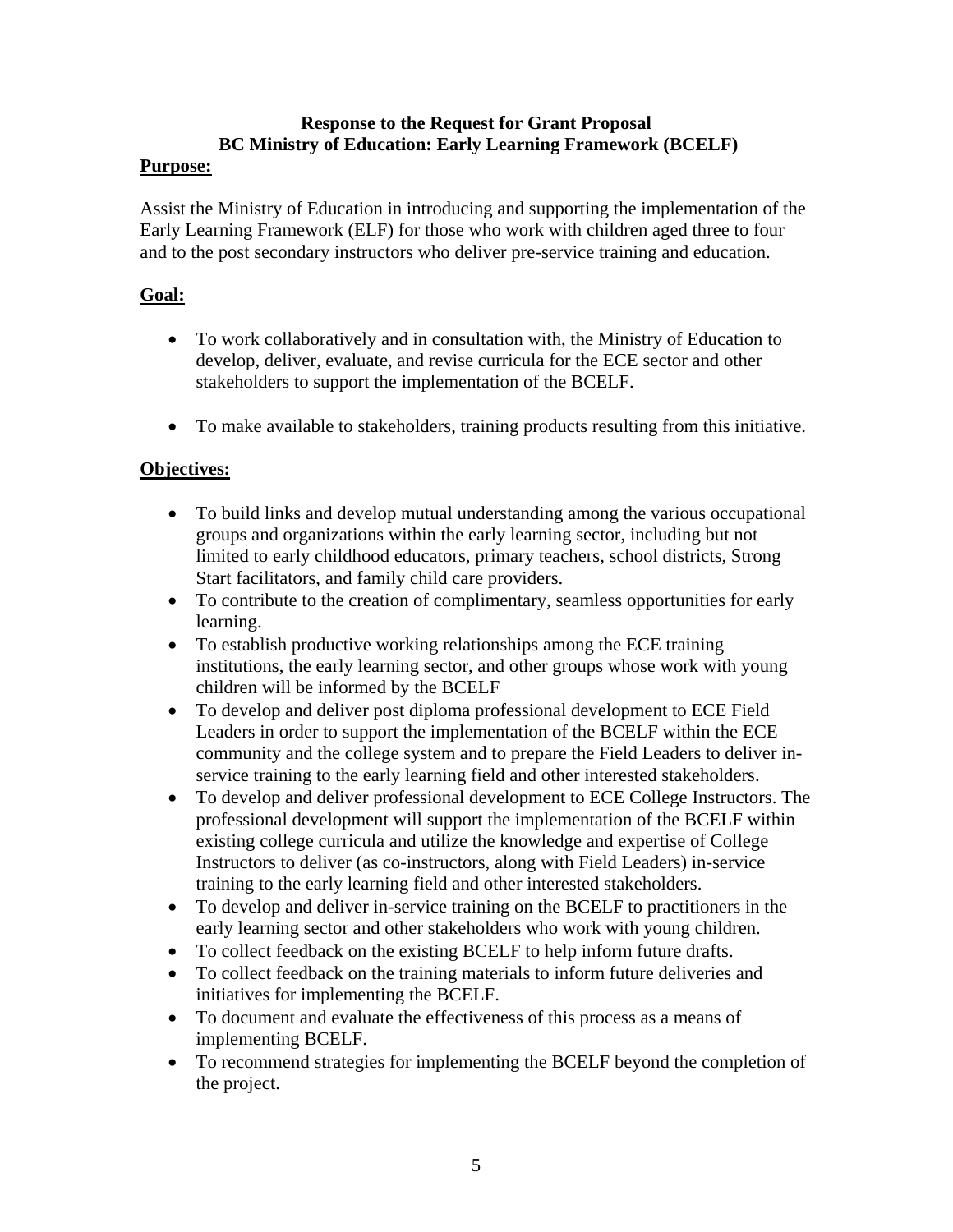#### **Leaderships Activities:**

Through a collaborative partnership between the three above noted post secondary institutions and the Ministry of Education, three major in-service initiatives will be developed to communicate the concepts of the BCELF policy paper to the community and stakeholders. These stakeholders include early childhood educators, family childcare providers, primary school teachers, Infant Development Program consultants, supported childcare consultants, ECE college and university instructors and others.

Core curriculum will be developed that can be adapted and expanded for each training event. Curriculum will include a Training Blueprint document, Facilitator Guide based on blueprint and Train-the-Trainer guide. Training to be offered both centrally and regionally and in three strands. Strand One will include a post diploma training for 15 Field Leaders, Strand Two professional development for 25 ECE College Instructors and Strand Three in-service training for practitioners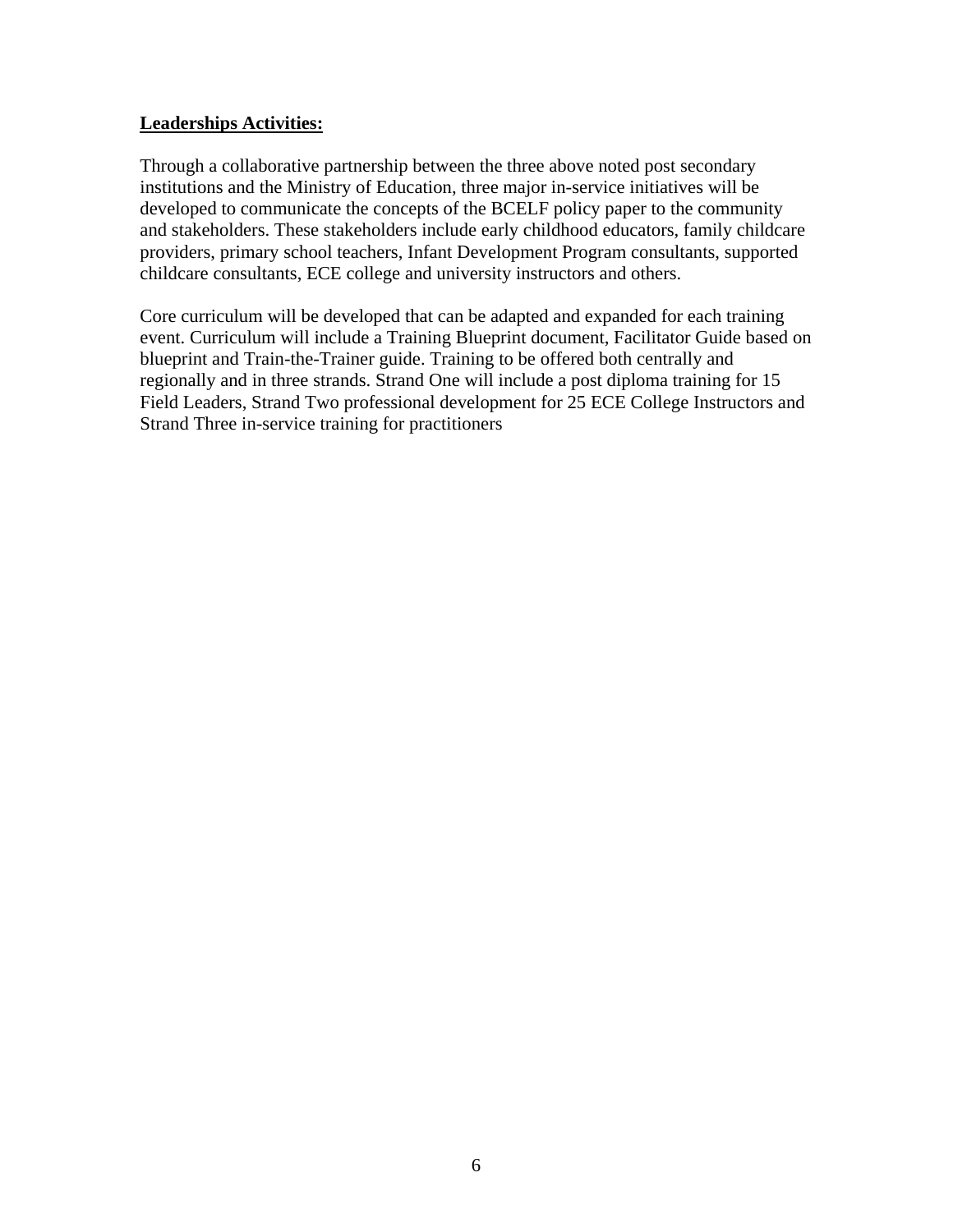## **Investing in Quality in Early Childhood Education and Care (IQ) University of Victoria, BC**

## **Vision:**

Early childhood settings are spaces for children, families, community and educators to engage and interact, opening up possibilities for all levels of program quality that are much more dynamic than those achievable through a "minimum standards" approach,

"We believe that for quality to take on depth, meaning and purpose, processes of engagement, discussion, and interaction are critical in shaping positive caregiving environments and practices".

## **Purpose:**

The focus of the IQ project is to identify and work with diverse streams of research and practice in order to broaden and deepen early childhood discussions in Canada.

## **Objectives:**

- Promote the active engagement of early childhood educators, college and university instructors, researchers, and policy-makers in critical reflections on quality.
- Promote the active engagement of early childhood educators in discussions and actions that lead to the formation of innovative spaces for young children and families.

## **Leaderships Activities:**

#### *Summit*

• Summit on Rethinking Pedagogy, Training and Professional Development in Early Childhood Education. A two day summit to bring together a small group of international leaders in ECE who share a perspective of young children as meaningful knowledge makers to discuss training, professional development and pedagogical issues, explore ways to effect change at the policy, pedagogical and training levels, support the development of a sophisticated field at local, provincial, national and international levels, and create meaningful dialogues between policy makers, ECE and researchers.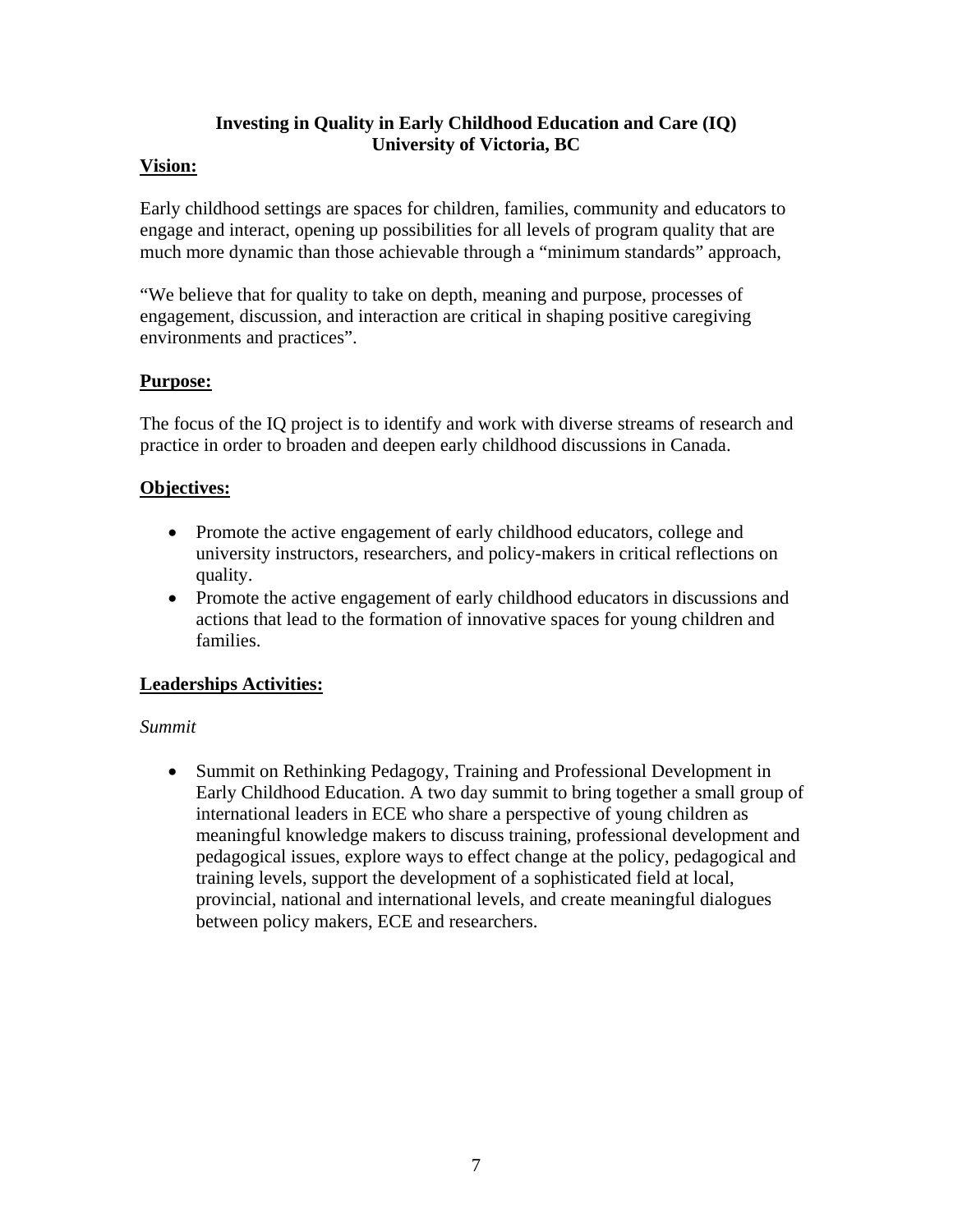#### *Forums*

- Three forums with international ECCE leaders to promote discussion on quality at a local, provincial, national and international level.
- 1) International Development Perspectives on Quality and Policy. Forum to examine the broad, intersectoral approaches to early childhood.
- 2) Indigenous Approaches to Quality Child Care. Holistic views of international indigenous leaders on quality with emphasis on life principles of relationality, respect, wholeness, sacredness, continuity, connections between the past and the future, relationships with nature and spiritual well being.
- 3) Beyond Quality and other Critiques. Opportunities to discuss challenges and innovations in practice and pedagogy.
- 4) Innovative Approaches to Assessment in ECCE: The Use of Learning Stories in New Zealand with Margaret Carr and Wendy Lee.

#### *Learning Circles*

• Series of "learning and sharing" circles in various communities in BC. This is a collaborative process of critical reflection on quality with early childhood educators. These circles allow the creation of innovative ECCE programs, support networks and dialogue within participating communities and allow diverse approaches to sustainable quality settings and builds capacity for creative practices to support children and families. Participants attend 12 full days of meetings with discussion and documentation of personal reflections and learning. Relief funding for back up staff is provided to free up staff time to participate. Site visits and on-line network pilot are also components of this project. This is an action research model with a group of ECEs from a variety of settings including aboriginal, multicultural, rural, urban, college and university based, preschool, full time day care, infant-toddler, and family day care.

This initiative incorporates participants aspirations, skills, knowledge and understanding into the learning context, provides theoretical and content knowledge along with information about alternative and innovative practices, investigation of pedagogy within ECE's own setting, support of professional advisers to assist with questioning of practice, beliefs and understandings, critical reflection and support of inclusive and respective educational practice.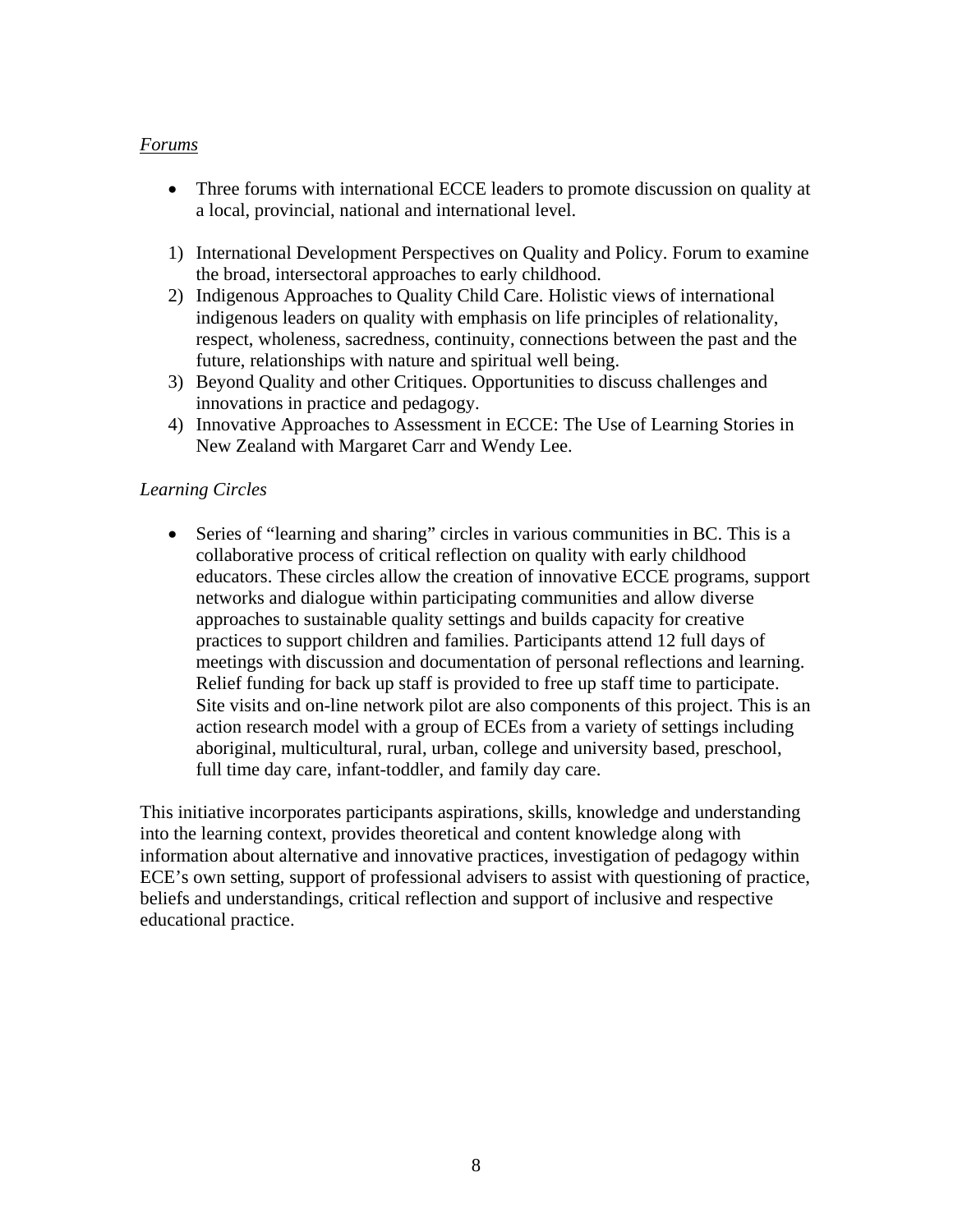## **Centres of Innovation (COI) New Zealand**

#### **Mission:**

"We are constantly challenging and extending the depth of knowledge within the ECE sector. Centres of Innovation (COI) foster research and development in ECE sector and reflect New Zealand's heritage of ingenuity and innovation. The centres capitalize on the experience of those most likely to produce the best ideas – the people working the ECE services. The programme sees ECE teachers combining their skills with the complementary skills of researchers. The regular change in the research cycle allows the exploration, documentation and sharing of diverse range of skills and practices that continue to extend the effectiveness of teaching and learning." Pathways to the Future.

#### **Purpose:**

The aim of the Centres of Innovation programme is to improve quality and strengthen effective teaching and learning practices in early childhood education services through researching innovative teaching processes.

#### **Goals:**

• Promote deeper exploration of innovative teaching and learning processes, which are already underway in early childhood.

#### **Objectives:**

- Further develop already established effective approaches and innovative practices to improve teaching and learning processes, which support the effective implementation of Te Whariki.
- Undertake participatory action research in partnership with a skilled research associate to show what impact their effective approaches and innovative practice have on learning and teaching.
- Share knowledge, understanding and models of practice with others in the ECE sector including parents and whanau.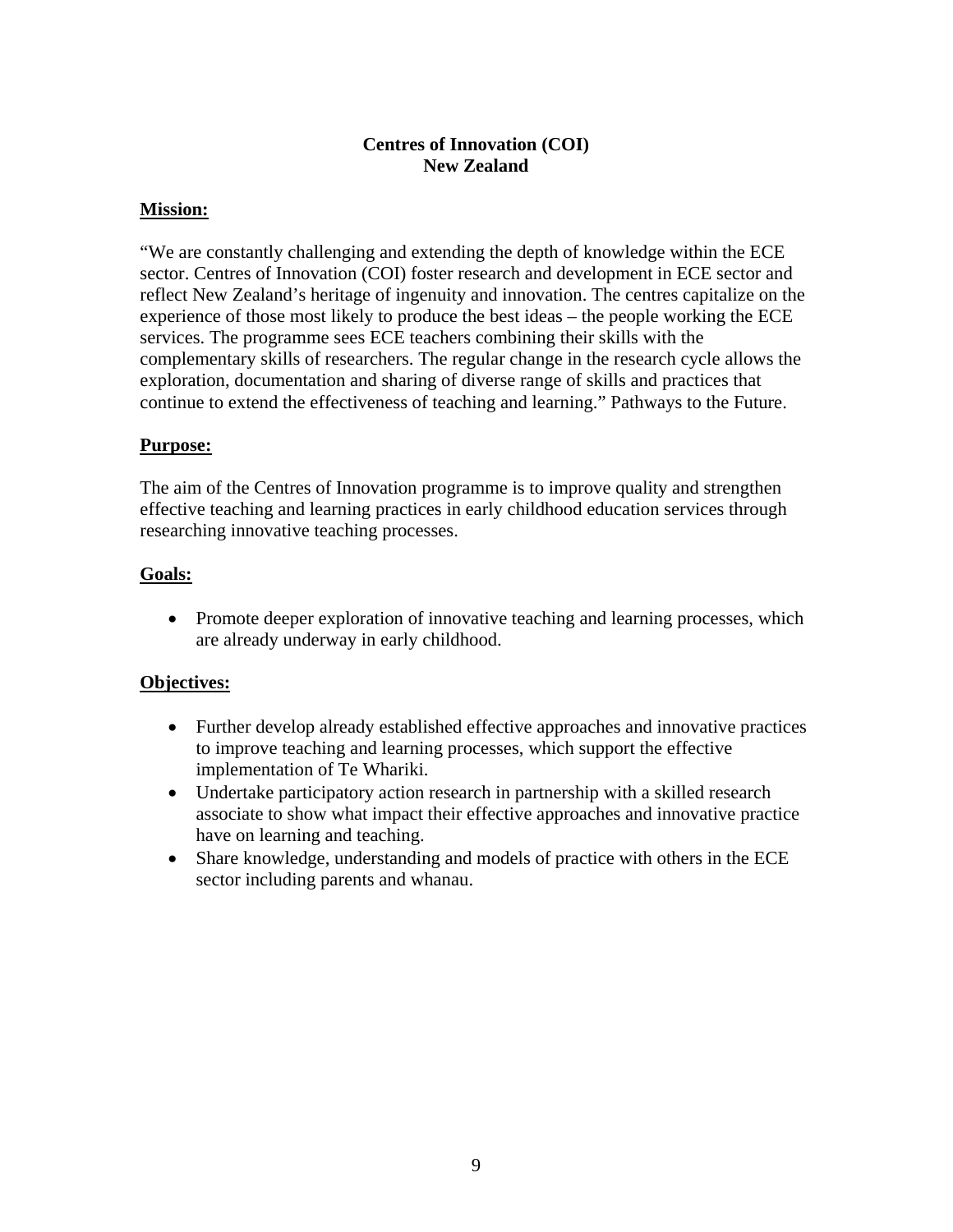## **Leadership Activities:**

#### *Centres of Innovation*

• The early childhood strategic plan "Pathways to the Future: Nga Huarahi Arataki" (2002) established the Centres for Innovation as a strategy to improve quality of early child hood education. Four rounds of expressions of interest have occurred from licensed centres including home base networks. In total 19 centres have been identified in 4 rounds of selection. The Ministry of Education enters into 2 contracts, one with the selected centre and one with the research associate (see below for role).

Centres are funded and supported for three year terms to:

- Research and further develop an existing innovative practice designed to improve learning and teaching in early childhood education which can be used in other services, and
- Disseminate information about their innovation and the outcomes of their research.

The research component is conducted in partnership with research associates (someone who has access to ethics committee processes) and is action-oriented research. The key role of the research associate is to build capacity and mentor teachers in their role. In order to mentor, the research associate must have postgraduate qualifications and have ECE research experience along with a three-year commitment to the project.

Innovation in this context refers to learning and teaching practices, which are different in identifiable ways from typical programs – "taking best knowledge and using such knowledge to take practice to the leading edge". Effective practice embraces approaches based on:

- A belief that the child is an active learner
- Responsive, reciprocal and respectful relationships established throughout the ECE service
- Learning and teaching passed on principles of Te Whariki (curriculum)
- Good communication between key interested parties
- The inclusion of all children, covering the range of abilities and experiences that each child has
- Recognition and support for the range of cultures among families involved in the service
- Overall quality learning and teaching practices.

Dissemination of information is key and may include print, web, visitor programmes, talks to parent and/or peers.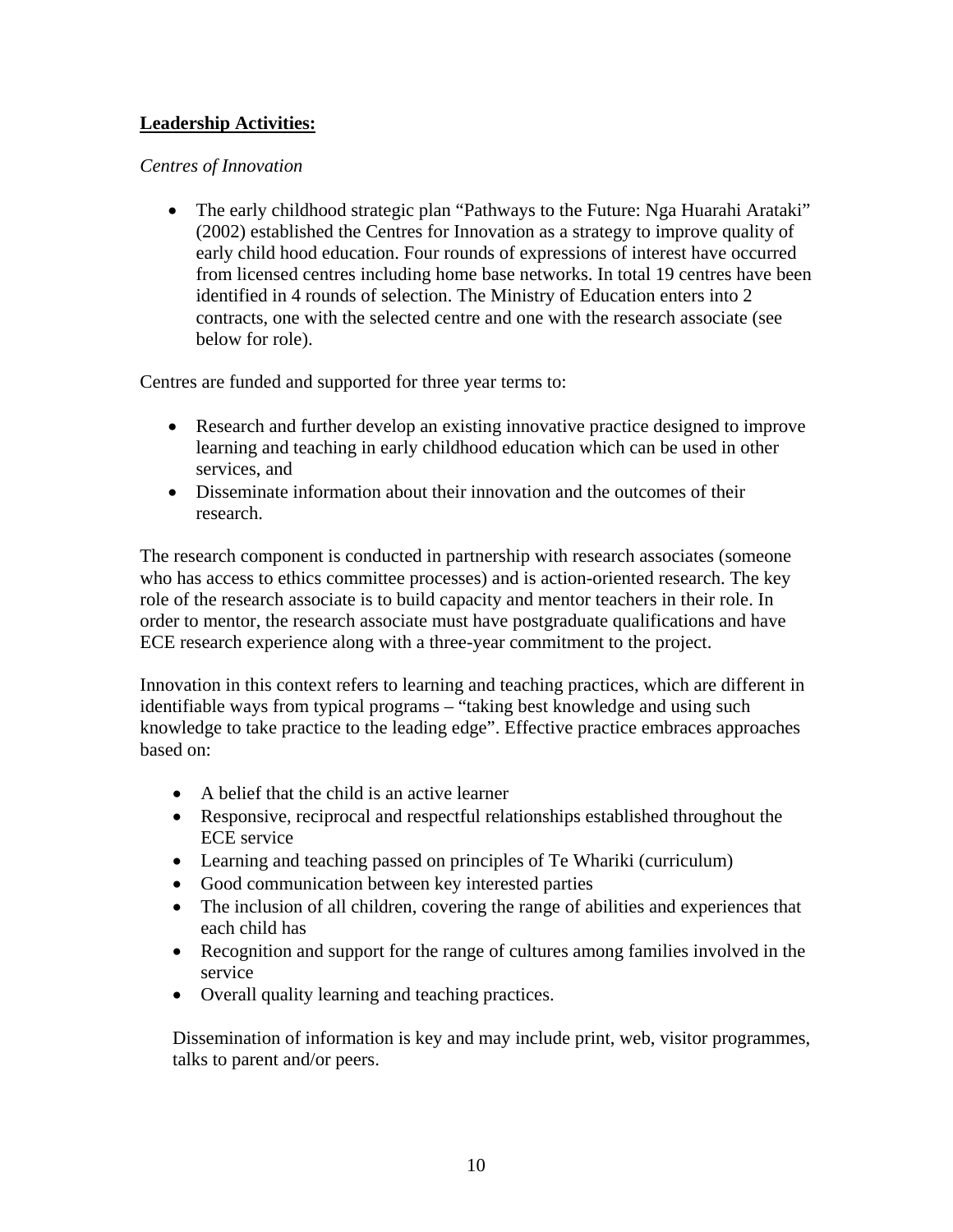## **Research:**

Research areas for each round of COI varied with the following stated outcomes:

Round 1 and 2 – "Competent practice in teaching and learning in Kaupapa Maori services, Pasifika immersion and bilingual services, services that integrate infant toddler and ICT into the curriculum. Community of learning approaches evident in the collaborative relationships with parents and whanau, and with other programmes, agencies and/or schools also matter"

Round 3 – "Deeper exploration of innovative and teaching and learning processes in I) inclusive ECE for diverse children and families/whanau (including cultural inclusiveness and inclusion of children with special needs and gifted children) 2) content knowledge of ECE, 3) transitions from home to early childhood education services and from early childhood services to school.

Round 4 - "Effective and innovative teaching that strengthens learning outcomes through responsive, respectful and reciprocal relationships with people, places and things Resources" (Expression of Interest – Centres of Innovation)

#### **Project web site:**

[http://www.minedu.govt.nz/index.cfm?layout+index&indexid=8303&indexparentid+523](http://www.minedu.govt.nz/index.cfm?layout+index&indexid=8303&indexparentid+5234) [4](http://www.minedu.govt.nz/index.cfm?layout+index&indexid=8303&indexparentid+5234)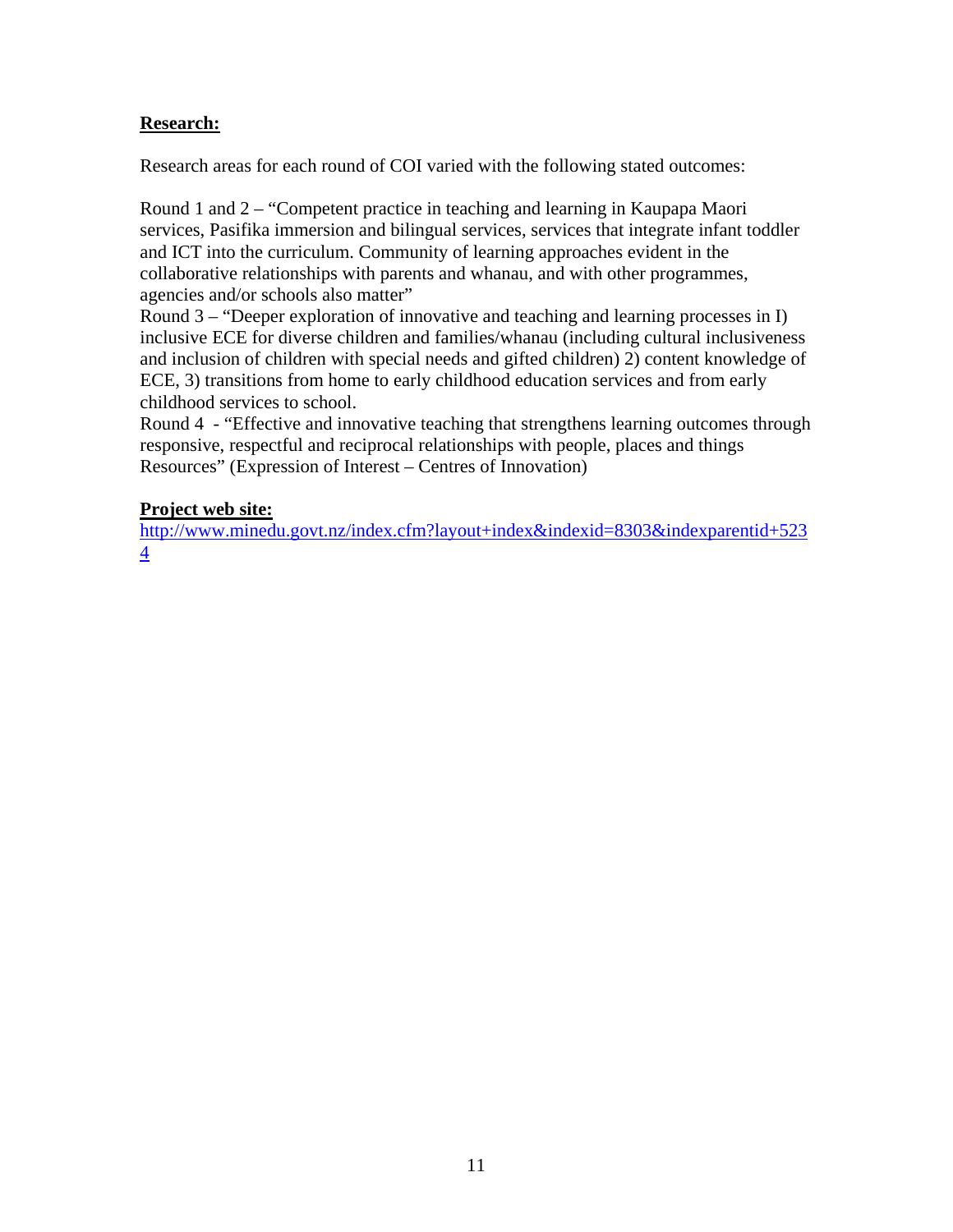#### **National College for School Leadership (NCSL) United Kingdom**

The National College for School Leadership (NCSL) exists to help make a difference to the lives and the life changes of children and young people throughout the development of world-class school leaders. (NCSL is a non-departmental public body of the Department for Children, Schools and Families).

#### **Purpose:**

To improve the lives and life chances of all children and young people throughout the country by developing work-class school leaders, system leaders and future leaders.

#### **Goals:**

- Transform children's achievement and well-being through excellent school leadership
- Develop leadership within and beyond the school
- Identify and grow tomorrow's leaders
- Create a fit for purpose, national College

#### **Objectives:**

- Work closely with school leaders and other partners
- Listen to school leaders to ensure they have a strong voice in the development of programmes
- Ensure all school leaders have fair and equal access to College programmes and activities and strive to be an exemplary equal opportunities employer
- Tailor leadership provision to individual and local contexts
- Draw on best practice anywhere in the world, so we are an authoritative national voice on school leadership and management issues both to school leaders and to Government
- Constantly evaluate our impact, welcoming external challenge

#### **Leadership Activities:**

NCSL is focussed on the development of children in the school years. Specific professional training programme for leaders of children's centres children birth to 4 years has been developed and is an accredited course for 1 year. Focus on the early years will be the next phase of this initiative. The following initiatives are geared toward teachers and administrators, however the concepts could be adopted for ECE.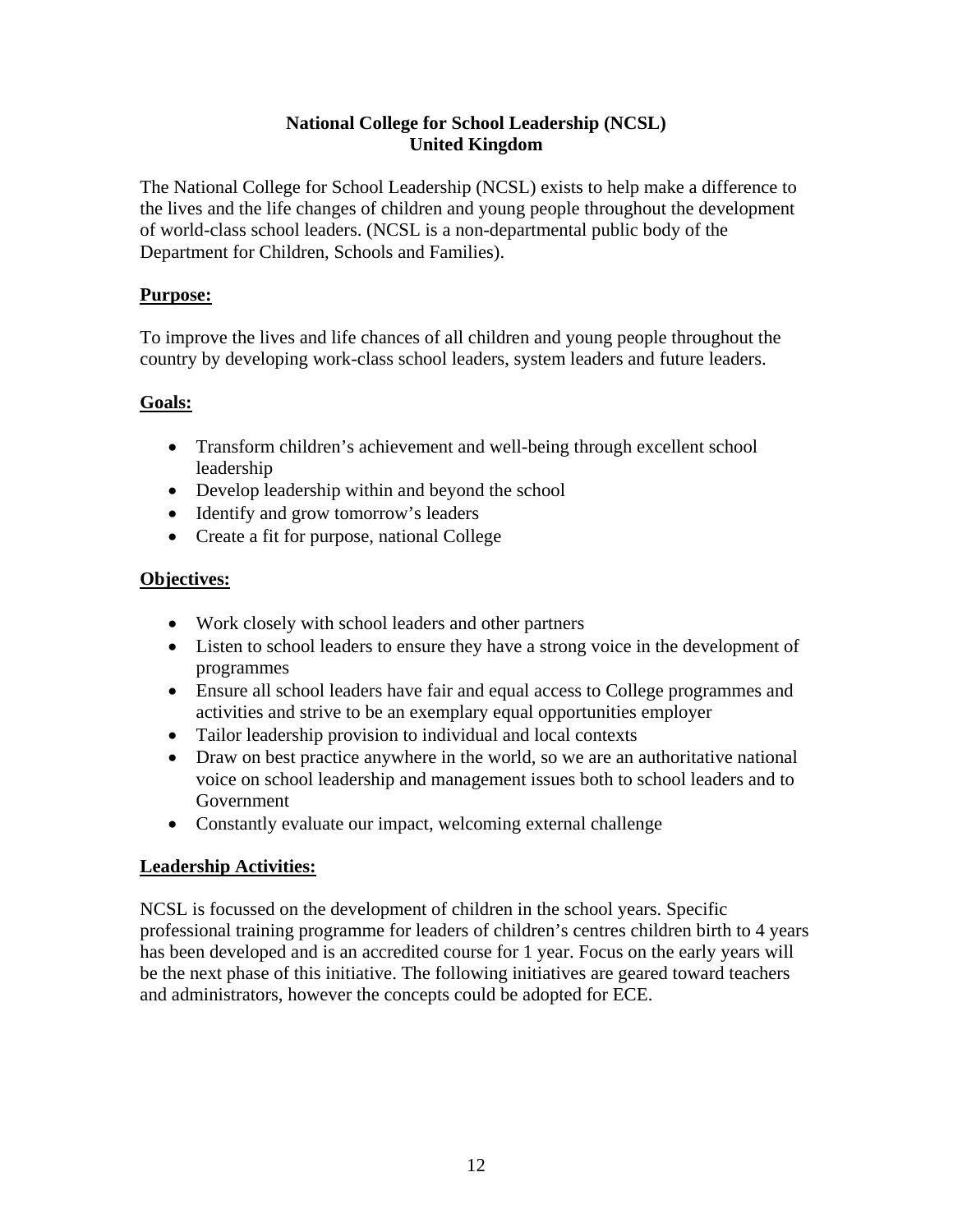#### *Programmes*

• Flexible learning combine national standards with tailored learning

## *Strategic Leadership*

• Opportunity for school leaders to build their knowledge and understanding of key issues around technology to enhance and extend learning in and out of schools.

## *Online Communities*

• Allow individuals to connect with peers from across the education sector to engage in professional dialogue, to stimulate debate and to learn from the wisdom of others. Our online communities are open to an increasingly wide range of school leaders - including head teachers, deputy heads, middle leaders and school business managers from schools, children's centres and further education colleges. Access to a confidential and extensive network of colleagues, experts and policy-makers to debate, discuss and share ideas.

## *London Leadership Strategy*

Goals: raise standards across London schools, re-establish London as a leading force in educational development, motivate education professionals to work in London, narrow the achievement gap within London's schools; nurture, develop and sustain best practice, grow a collaborative culture across London's schools to enhance pupil learning, learn from London ideas, and disseminate the learning to others nationally and internationally.

- Consultant Leader Deployment Programme: designed to match qualified consultant leaders with schools that are facing challenging circumstances. A training programme designed to provide suitable candidates with the skills needed to help the strategy to provide programmes and support to London schools.
- Extended Leadership Visits: senior members of selected London schools have the opportunity to make two-day visits to schools focusing on key areas, such as behaviour management.
- Program for New Secondary Head Masters: open to those within their first year of headship in London, the programme aims to maximize the impact of new head teachers. It consists of a 24-hour residential course coupled with leadership cocoaching with current London heads. A development programme to prepare aspiring black and minority ethnic London leaders for higher-level leadership roles within education.
- Graduate Program in Educational Leadership, Development and Consultancy enhances participants' command of the research, theory and techniques underlying training and consultancy.
- Mentoring-coaching: a programme to familiarize participants with generic skills of mentoring-coaching.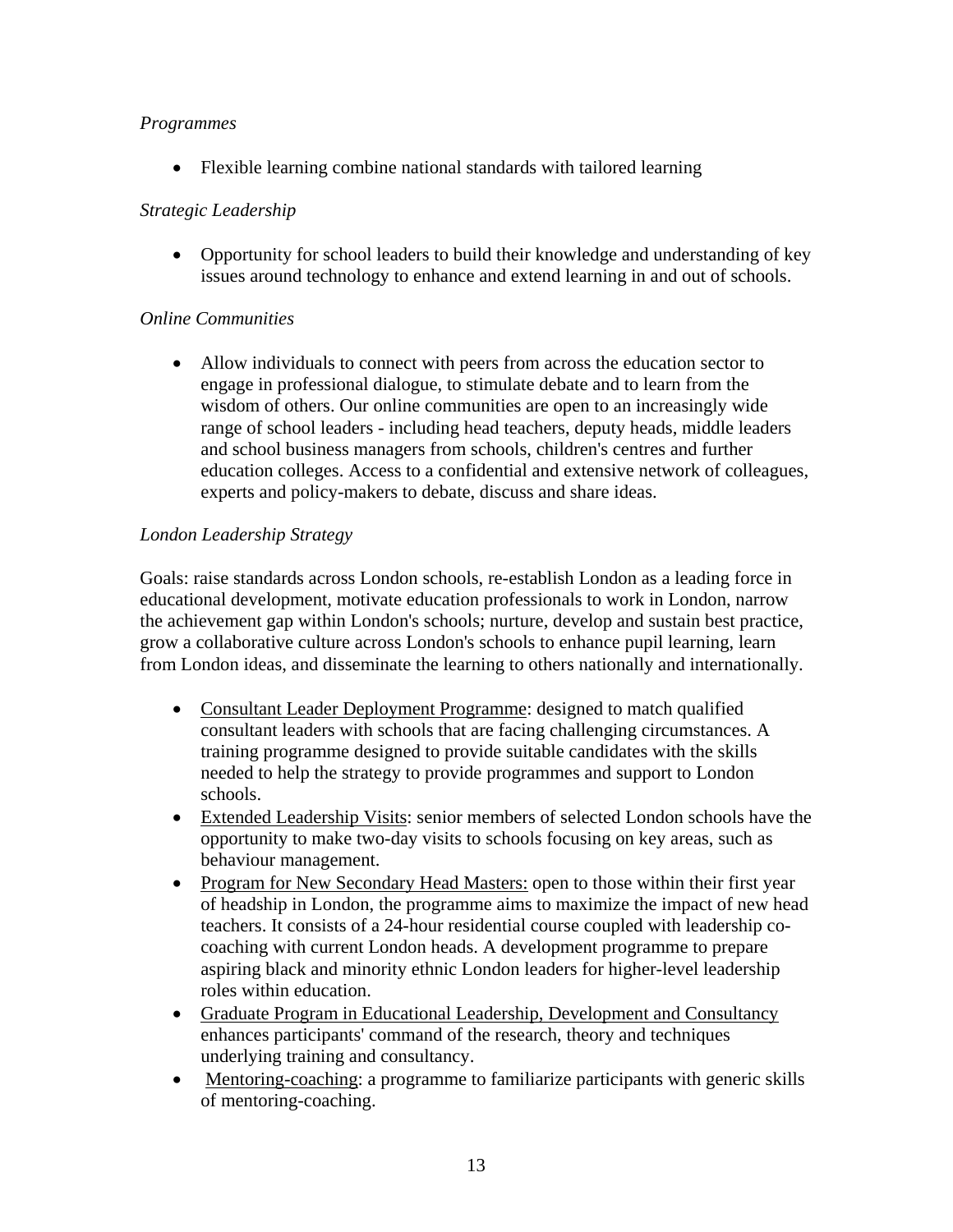- Head Teach Coaching Program open to new middle managers, particularly overseas-trained or newly qualified teachers, the programme provides practical guidance and advice on taking on a management role, coupled with subject- or pastoral-specific tutoring.
- Network Leadership Program open to new leaders within London schools. Participants take part in up to three targeted visits to other London schools, with opportunities to develop best practice. [leadershipstrategy@ncsl.org.uk](mailto:leadershipstrategy@ncsl.org.uk)

## *Networked Learning Communities*

- The Networked Learning Communities programme includes over 134 school networks with approximately 35,000 staff and over 675,000 pupils. Their work has been a major influence on the formation of other partnership initiatives. Through their work, these groups of schools demonstrated the massive potential benefits that can come from working together. These benefits are visible at all levels, from pupils to school leaders.
- NCSL has drawn the knowledge gained from the programme into this single website. The website features collections of conference and research papers, magazine articles and tools and many practical resources which can support schools and other organisations in working together. It offers material for academic researchers, school leaders and classroom teachers, presented as bite-sized pieces, programme-wide reviews and just about everything inbetween.

#### *Lead Practitioners*

• SSAT lead practitioners are outstanding teachers recruited on a one year basis who disseminate best practice in their subject through regional networks. They run events throughout the country and also produce resources for our website. [lead practitioner pages.](http://www.schoolsnetwork.org.uk/Article.aspa?PageId=236636&NodeId=350)

#### *EMC Leadership*

• On line resource for leaders designed to assist with challenges associated with meeting government agenda "Every Child Matters". Resource bank and practical approaches for use in schools, community and partners. Based on principles of mind map to enable individuals to develop local solutions. Site offers "think pieces" – ways to encourage different perspectives, "tools" – for use in leadership development and community engagement, "case studies"- from different schools and in different contexts and "publications".

#### *Learning Gateway*

• On line virtual learning environment. Provides access to online communities and resource and enables participants to complete work on line and track progress.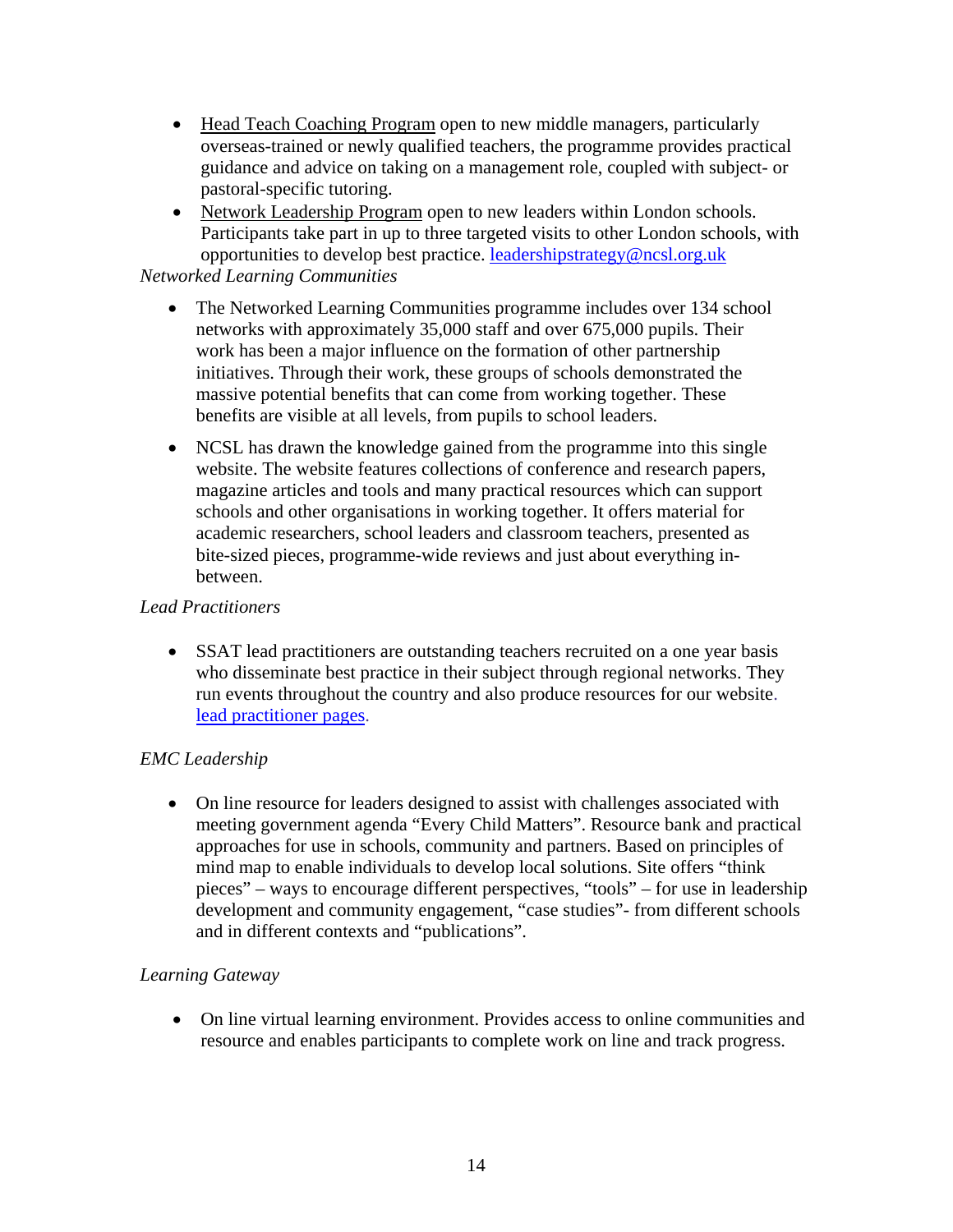#### **Centre for Early Childhood Leadership University of Illinois, United States**

#### **Purpose:**

Enhancing the management skills, professional orientation, and leadership capacity of early childhood administrators.

#### **Objectives:**

- Training to improve the knowledge base, skills and competencies of directors who administer early childhood programs
- Technical assistance to improve program quality
- Research on key professional development issues
- Public awareness of the critical role that early childhood directors play in the provision of quality services for children and families.

#### **Models of Leadership:**

#### *McCormick Fellows Leadership Training Program*

• A two-year program of 34 semester hours of graduate level course work and on site technical assistance designed to achieve accreditation. On completion participants received a M.ED. Thirty directors of centre-based programs met weekly for 4 hours, engaged in on-site program improvement targeted toward accreditation and conducted research programs, which documented their activities. Directors were selected based on their potential to become strong advocates for young children and families.

Seminar format of instruction included lectures, presentations, large and small discussion groups, role-playing and videotaping. Two full time faculty members served as instructors plus 25 guest instructors with various expertise presented at sessions.

Field supervisors worked 1:1 to help improve quality of programs and increase number of accredited programs. These supervisors conducted classes on NAEYC centre accreditation, facilitated networking and mentoring, conducted site observations, facilitated staff and parent meetings, conducted staff development workshops and assisted with self-study process.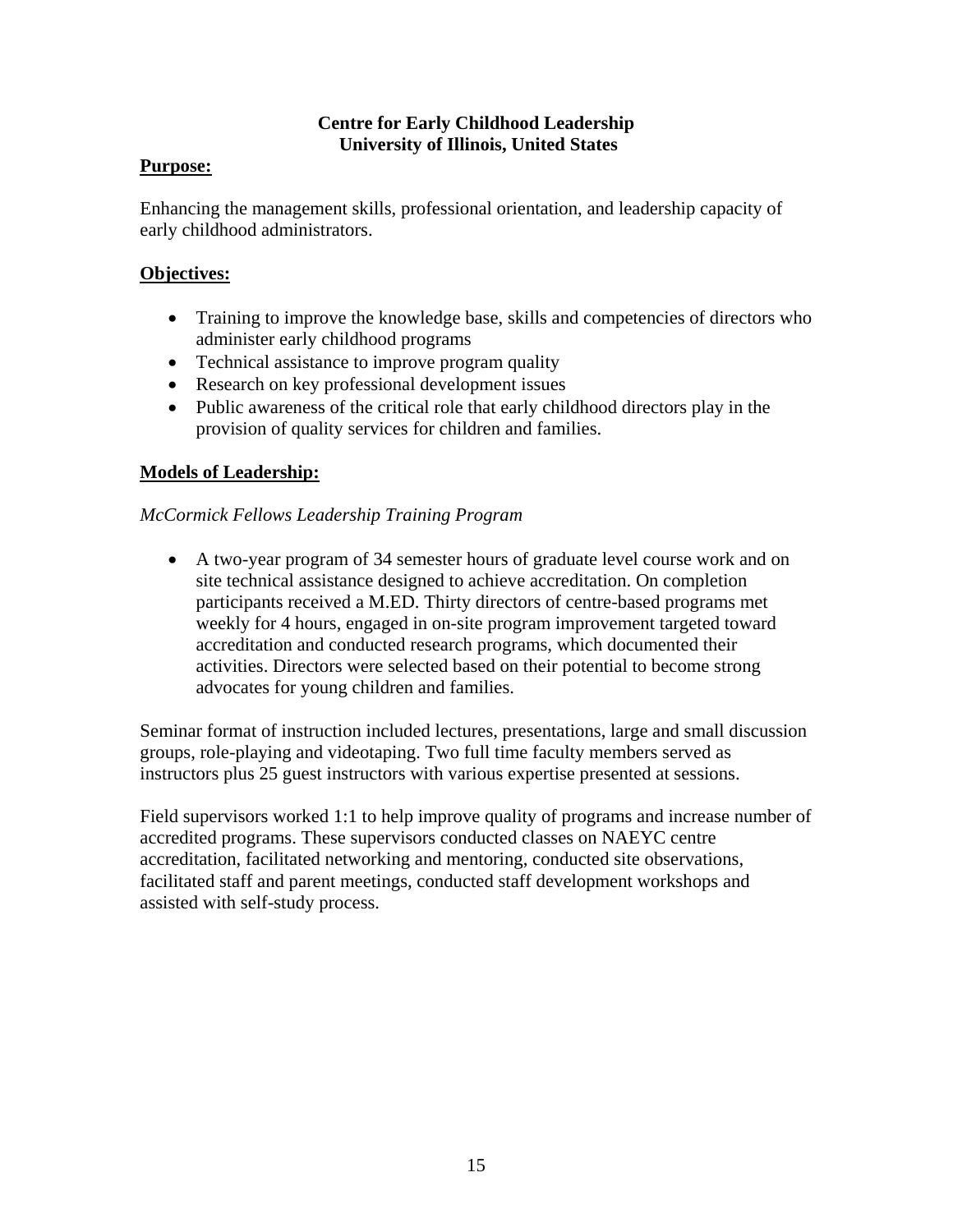Curriculum is problem centred and site specific, integrating theory with experience and included the following courses:

- Individual and Organization Perspectives on Adult Development
- Technology in Child Care Administration
- Grant writing and Fundraising for Early Childhood Programs
- Strategies for Supervision and Staff Development
- Organization Theory, Group Dynamics, and Leadership Applications
- Historical and Philosophical Foundations of Early Childhood Education
- Contemporary Survey of Child Development
- Early Childhood Curriculum
- Early Childhood Program Evaluation
- Child, Family and Community
- Perspectives on Contemporary Issues in Education
- Financial and Legal Aspects of Child Care Management
- Introduction to Graduate Research
- Research for Teachers.

Participants wrote grant applications as part of the curriculum targeting program improvements they wish to make over the 24-month training cycle which were funded. Students also designed and implemented research studies.

#### *Taking Charge of Change*

• A leadership training program of approximately 110 accumulated hours of instruction and technical assistance of 10 months. On completion participants received 6 semester hours of college credits. Five instructors provided the core training with the use of other experts and mentors. Participants were selected based on their demonstrated commitment to quality of care, interest in meeting NAEYC accreditation, leadership potential and ability to affect change. Participants represented a geographical, cultural, ethic and racial mix of the work force. Participants were interviewed with an in-depth needs assessment conducted. Case studies used in the training were based on critical incident scenarios and program profiles completed by participants.

The training focussed on the individual, organization and systematic change in the early childhood leaders role as change agent. Training included a 6-day summer residential institute followed by 2 three-day retreats throughout the year. Seminars included formal presentations, large group discussions, small group experiences, role playing and videotaping. Mentors, who are graduates of the training program, work with participants to develop program improvement plans and document progress in achieving organizational change. They met with participants at the summer institute, during retreats, made site visits, organized regional "mentee" meetings, provided technical assistance via phone and email and reviewed participant's reflections. Web site discussions were also conducted.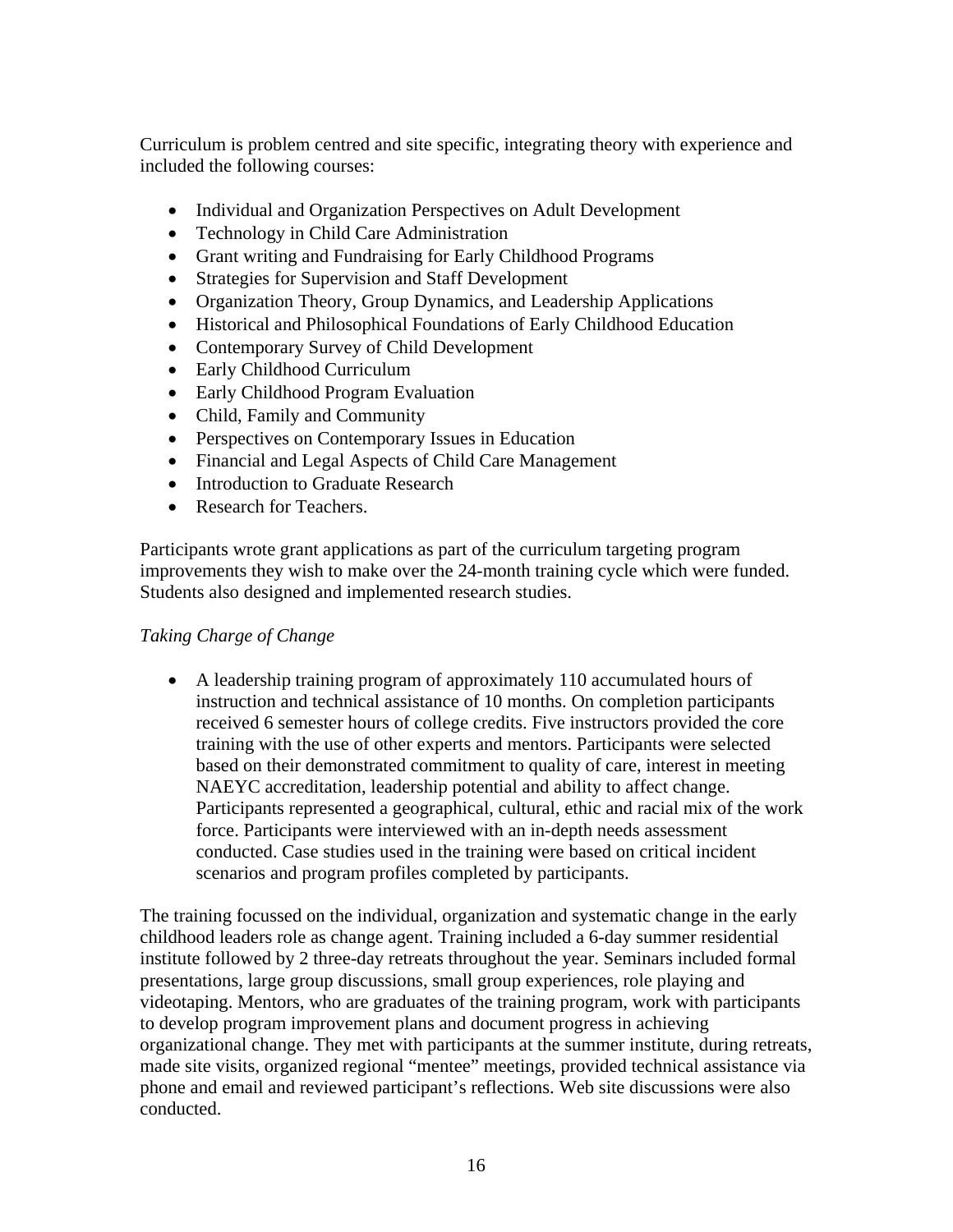Curriculum content included Strategies for Supervision and Staff Development, Organizational Theory, Group Dynamics and Leadership Application

## **Evaluation:**

Findings from the research on the Centre for Childhood Leadership models are summarized below:

- Respondents indicated how much they did not know about effective supervision and organizational leadership
- 20% of programs were accredited when training began, which increased to 43%
- 97% of directors planned to remain in field five years from study
- 19% had advanced degrees when enrolled in leadership training, 46% had masters or doctorate and 43% of those with associated or bachelor degrees were enrolled in degree programs.
- All participants indicated that the training initiated other professional development opportunities.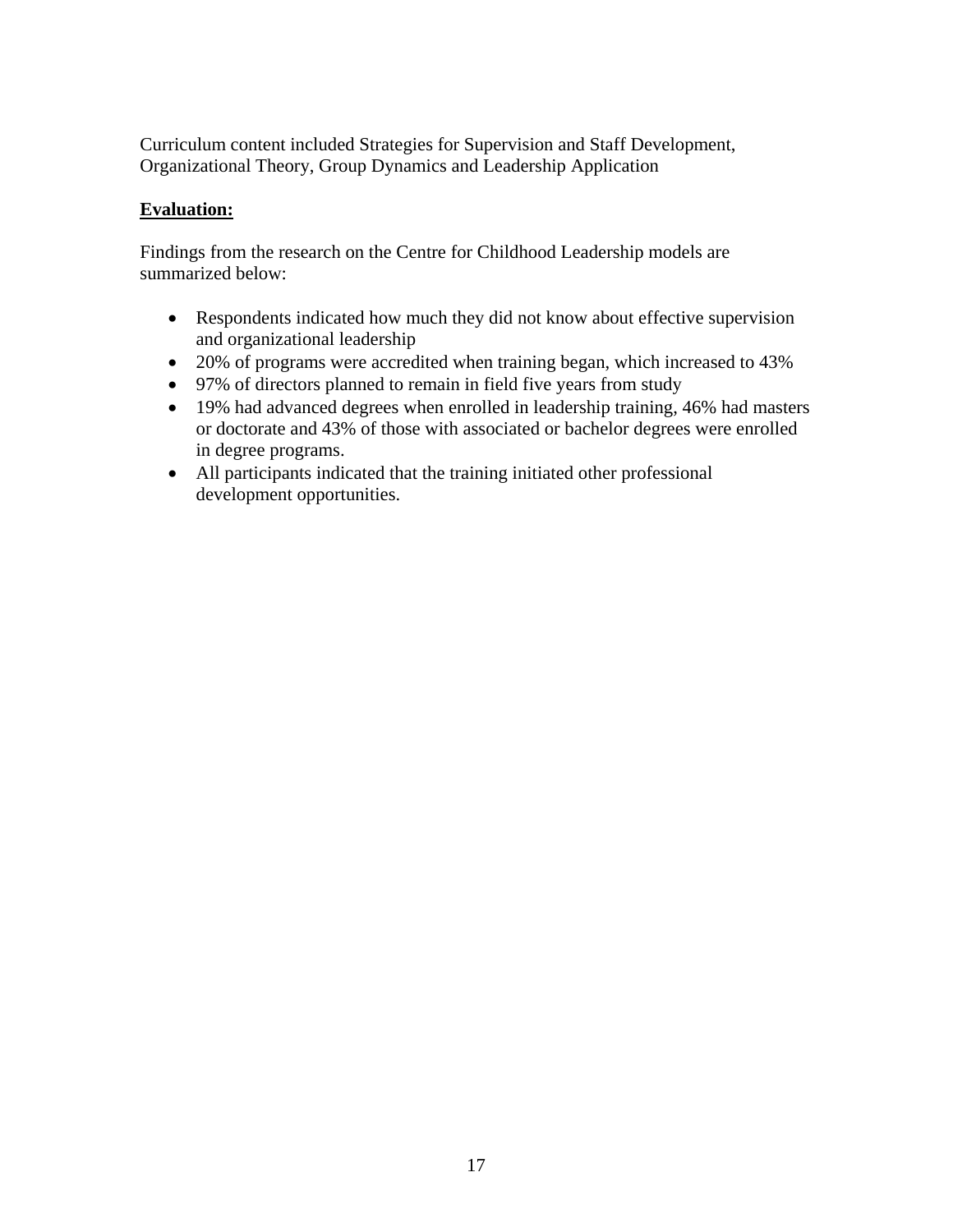#### **References/Resources**:

Aubry, C. (2006). University of Warwick. Leading and Managing in the Early Years. [http://www.esrcsocietytoday.ac.uk/ESRCInfoCentre/ViewAwardPage.aspx?AwardId=38](http://www.esrcsocietytoday.ac.uk/ESRCInfoCentre/ViewAwardPage.aspx?AwardId=3802) [02](http://www.esrcsocietytoday.ac.uk/ESRCInfoCentre/ViewAwardPage.aspx?AwardId=3802)

Australia: Dare to Lead: Making the Difference website: [http://www.daretolead.edu.au](http://www.daretolead.edu.au/)

Bella, J., Bloom, P. J. (May 2003) Zoom: The Impact of Early Childhood Leadership Training on Role Perceptions, Job Performance, and Career Decisions. National-Louis University:Ill, 2003. [http://cecl.nl.edu/research/reports/zoom\\_report.pdf](http://cecl.nl.edu/research/reports/zoom_report.pdf)

Centre for Early Childhood Leadership, National-Louis University:Ill, 2003. [www.nl.edu/cecl](http://www.nl.edu/cecl)

Moss, Peter. Beyond Early Childhood Education and Care. Early Childhood Education and Care Stockholm 13-15 June 2001. National College for School Leadership website: [http://www.ncsl.org.uk](http://www.ncsl.org.uk/)

New Zealand Ministry of Education website: [www.minedu.govt.nz](http://www.minedu.govt.nz/)

Nivala, V., Hujala, E., (2002). Leadership in Early Childhood Education. Cross-cultural perspectives. Dept. of Educational Sciences and Teacher Education, University of Oulu.

Pacini-Ketchabaw, V., Hoyland, T., Handley, K. Response to the Request for Grant Proposal BC Ministry of Education. School of Child and Youth Care, University of Victoria, March 9, 2007.

Pacini-Ketchabaw, V., & Pence, A. (2007). Innovative Approaches in ECED: An International Dialogue. Interactions, 20 (4), 24.

Pacini-Ketchabaw, V., & Pence, A. School of Child and Youth Care, University of Victoria. Investing Quality (IQ) in Early Childhood Education and Care.

Pacini-Ketchabaw, V., & Pence, A. (2006). Investing `Quality` Project: Challenges and Possibilities for Canada.

Scrivens, Cushla. Dept. of Educational Studies and Community Support, Massey University, Palmerston, North New Zealand (1999). Professional leadership in early childhood: the New Zealand kindergarten experience. http://www.aare.edu.au/99pap/scr99178.htm